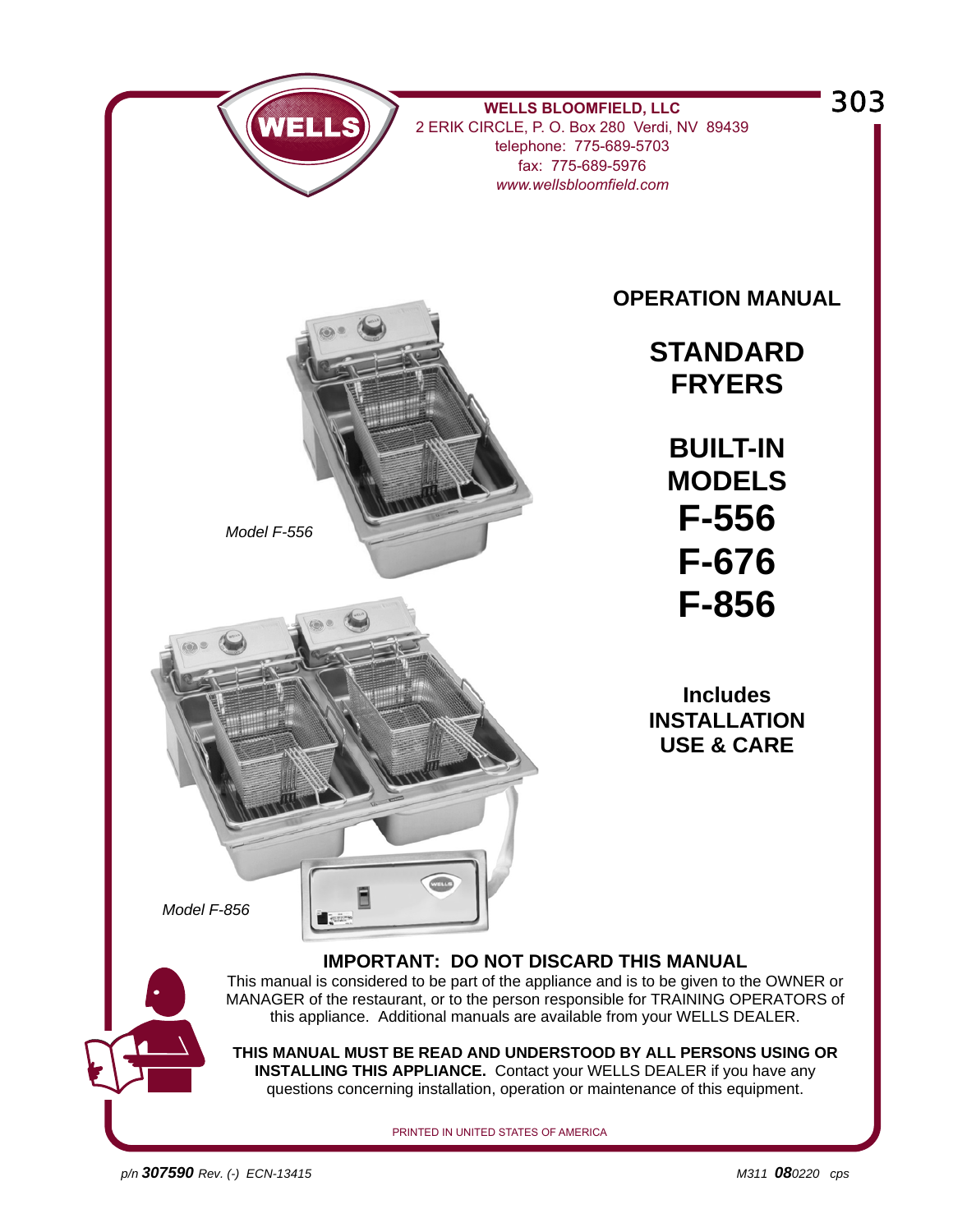#### **LIMITED WARRANTY STATEMENT**

Unless otherwise specified, all commercial cooking equipment manufactured by WELLS BLOOMFIELD, LLC is warranted against defects in materials and workmanship for a period of one year from the date of original installation or 18 months from the date of shipment from our factory, whichever comes first, and is for the benefit of the original purchaser only.

THIS WARRANTY IS THE COMPLETE AND ONLY WARRANTY, EXPRESSED OR IMPLIED IN LAW OR IN FACT, INCLUDING BUT NOT LIMITED TO, WARRANTIES OF MERCHANTABILITY OR FITNESS FOR ANY PARTICULAR PURPOSE, AND/OR FOR DIRECT, INDIRECT OR CONSEQUENTIAL DAMAGES IN CONNECTION WITH WELLS BLOOMFIELD PRODUCTS. This warranty is void if it is determined that, upon inspection by an authorized service agency, the equipment has been modified, misused, misapplied, improperly installed, or damaged in transit or by fire, flood or act of God. It also does not apply if the serial nameplate has been removed, or if service is performed by unauthorized personnel. The prices charged by Wells Bloomfield for its products are

based upon the limitations in this warranty. Seller's obligation under this warranty is limited to the repair of defects without charge by a Wells Bloomfield factory authorized service agency or one of its sub-service agencies. This service will be provided on customer's premises for non-portable models. Portable models (a device with a cord and plug) must be taken or shipped to the closest authorized service agency, transportation charges prepaid, for service. In addition to restrictions contained in this warranty, specific limitations are shown in the Service Policy and Procedure Guide. Wells Bloomfield authorized service agencies are located in principal cities. This warranty is valid in the United States and Canada and void elsewhere. Please consult your classified telephone directory, your foodservice equipment dealer or contact:

#### **Service Department, Wells Bloomfield, LLC P.O. Box 280, Verdi, Nevada 89439 phone (775) 689-5707 or fax (775) 689-5976**

for information and other details concerning warranty.

#### **SERVICE POLICY AND PROCEDURE GUIDE and ADDITIONAL WARRANTY EXCLUSIONS**

- 1. Resetting of safety thermostats, circuit breakers, over load protectors, and/or fuse replacements are **not** covered by this warranty unless warranted conditions are the cause.<br>2. All problems d
- 2. All problems due to operation at **voltages or phase other than specified on equipment nameplates** are **not** covered by this warranty. Conversion to correct voltage and/or phase must be the customer's responsibility.
- 3. All problems due to **electrical connections not made in accordance with electrical code requirements and wiring diagrams** supplied with the equipment are **not** covered by this warranty.
- 4. Replacement of items **subject to normal wear**, to include such items as knobs, light bulbs; and, normal maintenance functions including adjustments of thermostats, adjustment of micro switches and replacement of fuses and indicating lights are **not** covered by warranty.
- 5. Damage to electrical cords and/or plug due to exposure to excessive heat are **not** covered by this warranty.
- 6. Full use, care, and maintenance instructions supplied with each machine. Noted maintenance and preventative maintenance items, such as servicing and

 cleaning schedules, are customer responsibility. Those miscellaneous adjustments noted are customer responsibility. Proper attention to preventative maintenance and scheduled maintenance procedures will prolong the life of the appliance.

- 7. Travel mileage is limited to **sixty (60) miles** from an Authorized Service Agency or one of its sub-service agencies.<br>8 All labors
- All labor shall be performed during regular working hours. Overtime premium will be charged to the buyer.
- 9. All genuine Wells replacement parts are warranted for ninety (90) days from date of purchase on nonwarranty equipment. This parts warranty is limited only to replacement of the defective part(s). **Any** use of **non-genuine** Wells parts completely **voids any warranty.**
- 10. Installation, labor, and job check-outs are **not**  considered warranty and are thus **not** covered by this warranty.
- 11. Charges incurred by delays, waiting time or operating restrictions that hinder the service technician's ability to perform service are **not** covered by warranty. This includes institutional and correctional facilities.

#### **SHIPPING DAMAGE CLAIM PROCEDURE**

**NOTE:** For your protection, please note that equipment in this shipment was carefully inspected and packaged by skilled personnel before leaving the factory. Upon acceptance of this shipment, the transportation company assumes full responsibility for its safe delivery.

```
IF SHIPMENT ARRIVES DAMAGED:
```
- 1. **VISIBLE LOSS OR DAMAGE:** Be certain that any visible loss or damage is noted on the freight bill or express receipt, and that the note of loss or damage is signed by the delivery person.
- 2. **FILE CLAIM FOR DAMAGE IMMEDIATELY:**  Regardless of the extent of the damage.
- 3. **CONCEALED LOSS OR DAMAGE:** if damage is unnoticed until the merchandise is unpacked, notify the transportation company or carrier immediately, and file "CONCEALED DAMAGE" claim with them. This should be done within fifteen (15) days from the date the delivery was made to you. Be sure to retain the container for inspection.

Wells Bloomfield cannot assume liability for damage or loss incurred in transit. We will, however, at your request, supply you with the necessary documents to support your claim.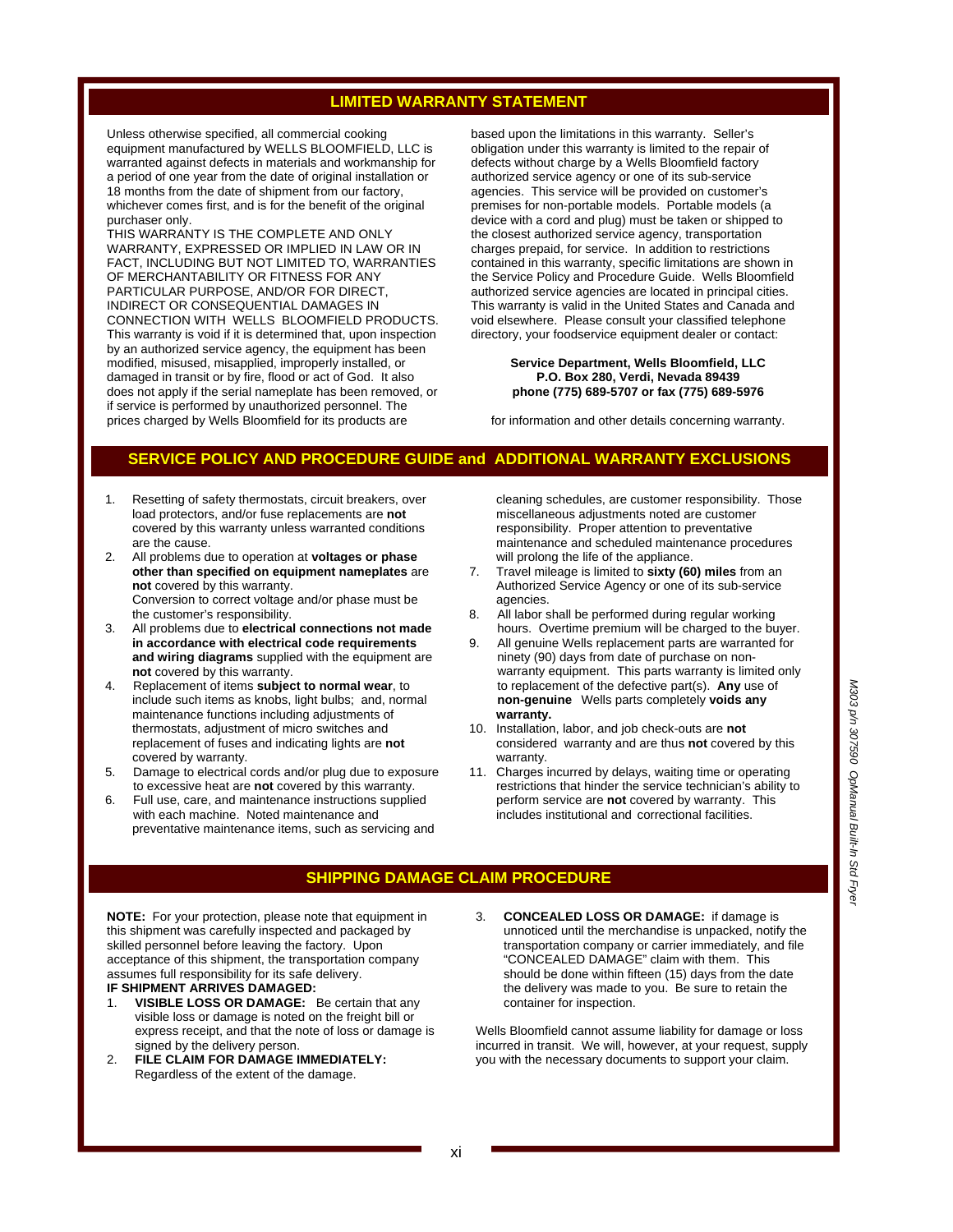# **TABLE OF CONTENTS**

| WARRANTY                          | ΧI |
|-----------------------------------|----|
| <b>SPECIFICATIONS</b>             |    |
| FEATURES & OPERATING CONTROLS     | 2  |
| PRECAUTIONS & GENERAL INFORMATION | 3  |
| AGENCY LISTING INFORMATION        | 4  |
| INSTALLATION                      | 4  |
| <b>OPERATION</b>                  | 6  |
| <b>CLEANING INSTRUCTIONS</b>      |    |
| TROUBLESHOOTING SUGGESTIONS       | 9  |
| <b>MAINTENANCE</b>                | 10 |
| <b>PARTS &amp; SERVICE</b>        | 11 |
| <b>CUSTOMER SERVICE DATA</b>      |    |
|                                   |    |

## **INTRODUCTION**

Thank You for purchasing this Wells Bloomfield appliance.

Proper installation, professional operation and consistent maintenance of this appliance will ensure that it gives you the very best performance and a long, economical service life.

This manual contains the information needed to properly install this appliance, and to use and care for the appliance in a manner which will ensure its optimum performance.

| <b>SPECIFICATIONS</b> |               |                                                             |              |                          |  |
|-----------------------|---------------|-------------------------------------------------------------|--------------|--------------------------|--|
| <b>MODEL</b>          | <b>VOLTS</b>  | <b>AMPS</b>                                                 | <b>WATTS</b> | <b>POWER SUPPLY CORD</b> |  |
| F-556                 | 208VAC 1ø     | 27.7A                                                       | 5.75KW       | <b>NOT SUPPLIED</b>      |  |
|                       | 240VAC 1ø     | 24.0A                                                       | 5.75KW       |                          |  |
| F-676                 | 208VAC 3ø     | $L1 = 38.3A$<br>$L2 = 22.1A$<br>$L3 = 22.1A$                | 9.2KW        | <b>NOT SUPPLIED</b>      |  |
|                       | 208/240VAC 3ø | $L1 = 28.8/33.2A$<br>$L2 = 16.6/19.2A$<br>$L3 = 16.6/19.2A$ | 6.9/9.2KW    |                          |  |
| F-856                 | 208VAC 3ø     | $L1 = 31.9A$<br>$L2 = 31.9A$<br>$L3 = 31.9A$                | 11.5KW       |                          |  |
|                       | 240VAC 3ø     | $L1 = 27.6A$<br>$L2 = 27.6A$<br>$L3 = 27.6A$                | 11.5KW       | <b>NOT SUPPLIED</b>      |  |
|                       | 480VAC 3ø     | $L1 = 16.0A$<br>$L2=16.0A$<br>$L3 = 16.0A$                  | 11.5KW       |                          |  |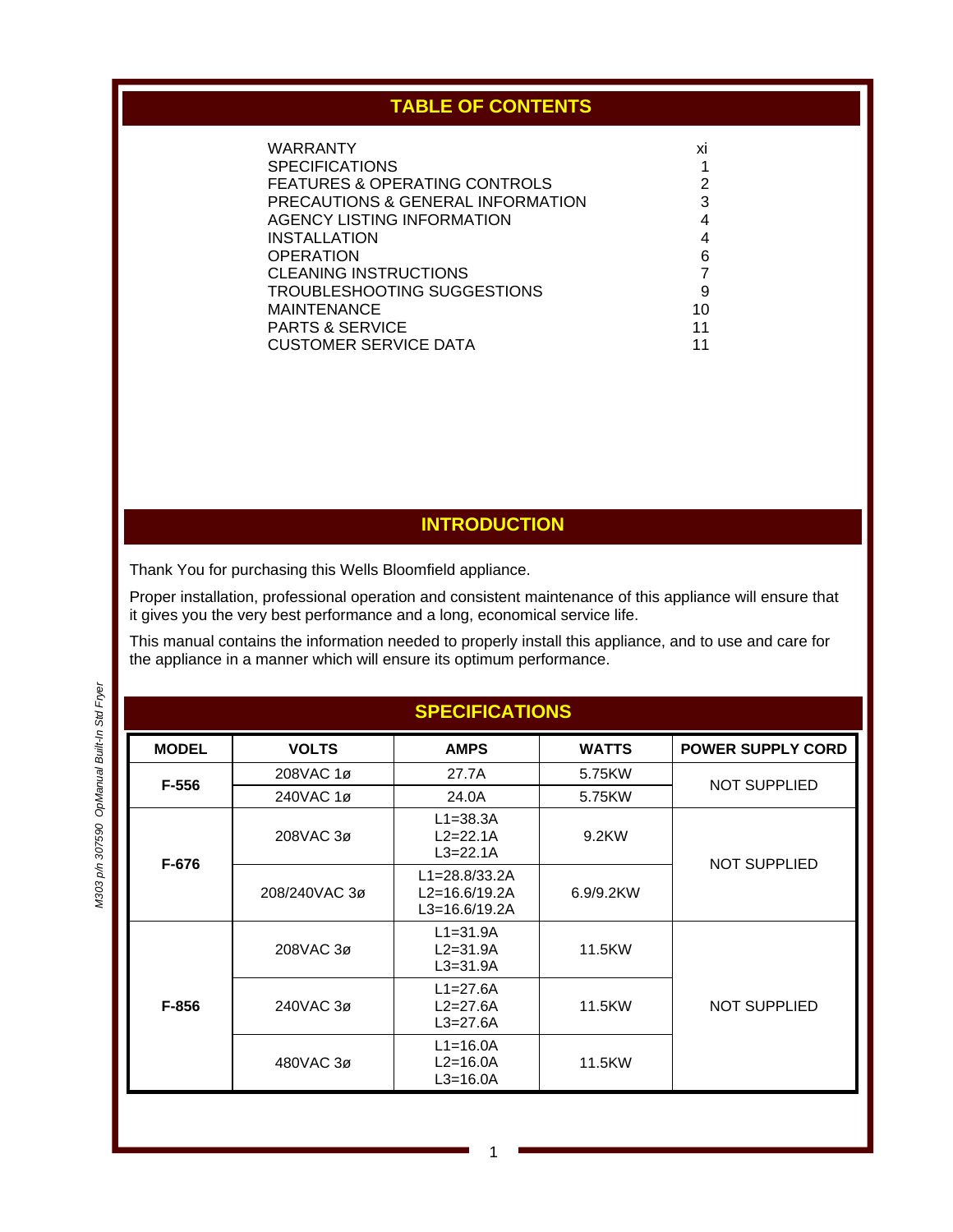# **FEATURES & OPERATING CONTROLS**



*Fig. 1 Built-In Fryer Features & Operating Controls F-856 Shown - Others are Similar Except as Noted*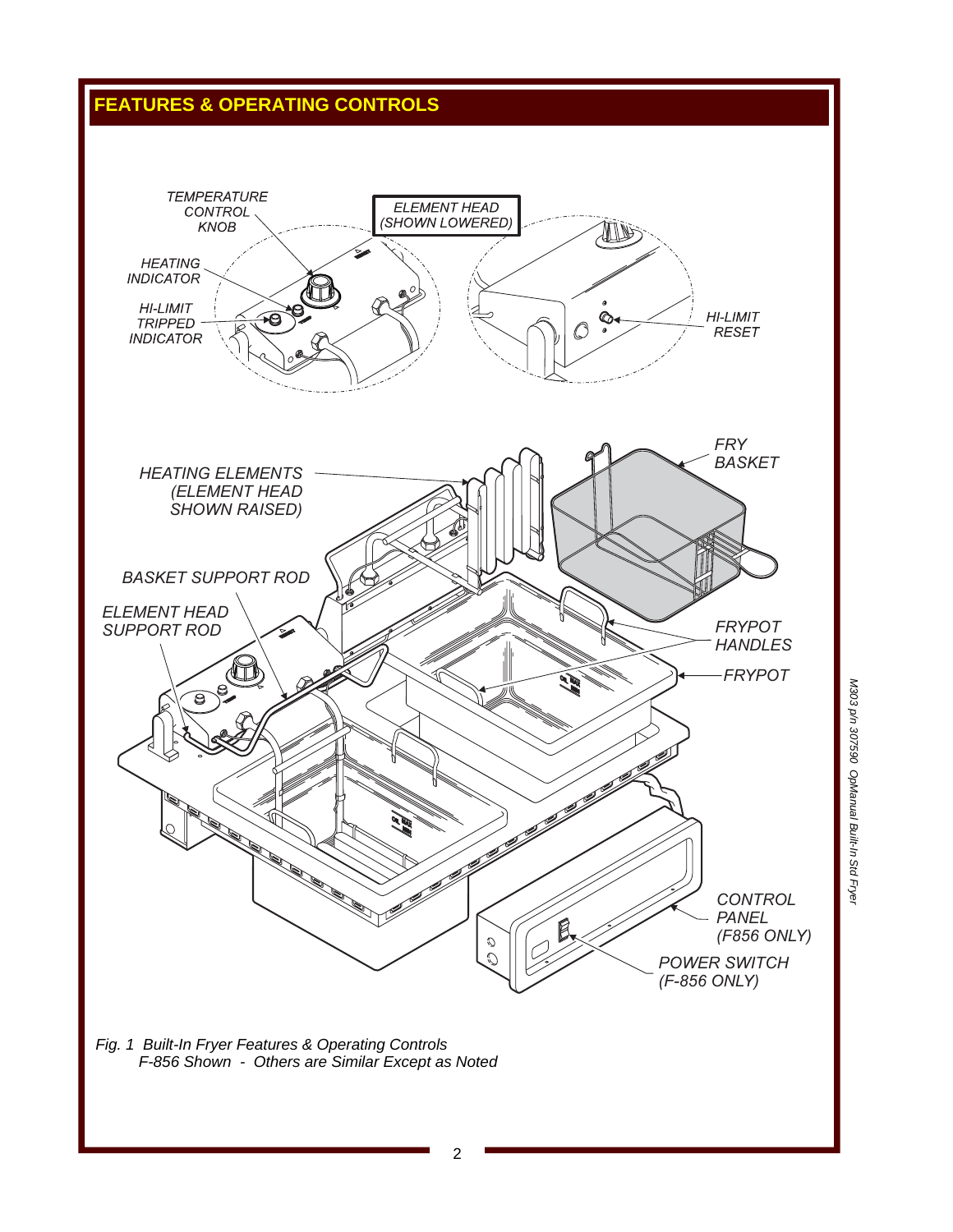## **PRECAUTIONS AND GENERAL INFORMATION**



### **DANGER: BURN HAZARD**

Contact with hot oil will cause severe burns. Always wear protective clothing and heat resistant gloves when operating the fryer or filtering the oil.



### **WARNING: ELECTRIC SHOCK HAZARD**

All servicing requiring access to non-insulated components must be performed by qualified service personnel. DO NOT open any access panel that requires the use of tools. Failure to heed this warning may result in severe electric shock.



### **CAUTION: BURN HAZARD**

Contact with hot oil may cause burns. DO NOT fill fryer beyond MAX OIL line on frypot. For disposal of oil use only a container specifically designed for the disposal of hot oil. DO NOT fill hot oil disposal container beyond MAX OIL line.

This appliance is intended for use in commercial establishments only.

This appliance is intended to prepare food for human consumption. No other use is recommended or authorized by the manufacturer or its agents.

Operators of this appliance must be familiar with the appliance use, limitations and associated restrictions. Operating instructions must be read and understood by all persons using or installing this appliance.

Cleanliness of this appliance is essential to good sanitation. Read and follow all included cleaning instructions and schedules to ensure the safety of the food product.

Disconnect this appliance from electrical power before performing any maintenance or servicing.

DO NOT submerge this appliance in water. This appliance is not jet stream approved. Do not direct water jet or steam jet at this appliance, or at any control panel or wiring. Do not splash or pour water on, in or over any controls, control panel or wiring.

Exposed surfaces of this appliance can be hot to the touch and may cause burns.

The technical content of this manual, including any wiring diagrams, schematics, parts breakdown illustrations and/or adjustment procedures, is intended for use by qualified technical personnel.

Any procedure which requires the use of tools must be performed by a qualified technician.

This manual is considered to be a permanent part of the appliance. This manual and all supplied instructions, diagrams, schematics, parts breakdown illustrations, notices and labels must remain with the appliance if it is sold or moved to another location.

This appliance is made in the USA. Unless otherwise noted, this appliance has American sizes on all hardware.



DO NOT connect or energize this appliance until all installation instructions are read and followed. Damage to the appliance will result if these instructions are not followed.



Exposed surfaces can be hot to the touch and may cause burns.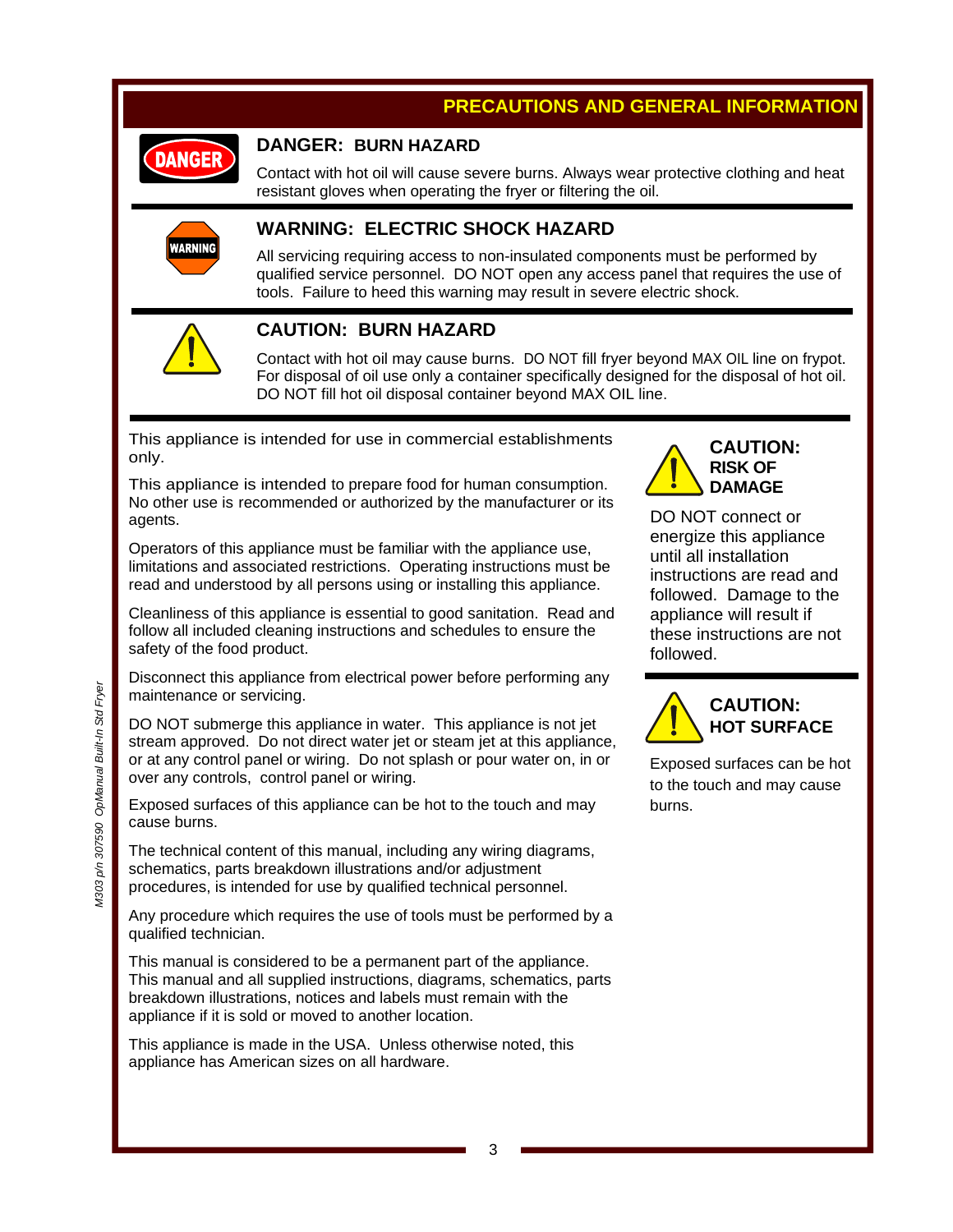## **AGENCY LISTING INFORMATION**

This appliance conforms to NSF Standard 4 for sanitation only if installed in accordance with the supplied *Installation Instructions.* 

This appliance is Underwriters Laboratory recognized  $(\bigtriangledown)$ . Since this appliance is only a single component of a complete installation, the finished installation of this  $\mathbb{R}$  unit requires additional evaluations to Underwriters Laboratory standards.

Refer to *Installation Instructions* included with the appliance for Underwriters Laboratories conditions of acceptability, electrical requirements and other installation concerns.

### **INSTALLATION**

#### **UNPACKING & INSPECTION**

Carefully remove the appliance from the carton. Remove all protective plastic film, packing materials and accessories from the appliance before connecting electrical power or otherwise performing any installation procedure.

Carefully read all instructions in this manual and the *Installation Instruction Sheet* packed with the appliance before starting any installation.

Read and understand all attached labels and diagrams.

Carefully account for all components and accessories before discarding packing materials. Store all accessories in a convenient place for later use.

### **CUT-OUT AND INSTALLATION**

**Cutouts** 

- a. Fryers may be installed in METAL COUNTERS ONLY.
- b. Cutout dimensions for fryers and control panels are listed on the *Installation Instructions* provided with the fryer.
- c. Refer to the *Installation Instructions* for Underwriters Laboratories *Conditions of Acceptability.*

Mounting the fryer:

- a. Verify that provided sealants are applied to the under side of the fryer top flange prior to setting the unit into the cutout.
- b. After installation, verify that the tabs on the Wellsloks are turned out to lock the appliance into the counter (see Fig. 2).
- c. Apply a thin bead of food-grade silicone sealant around the flange to seal it to the counter.

Refer to the *Installation Instructions* for required clearances. Maintain required clearances between the appliance and adjacent combustible and non-combustible surfaces.

Sufficient overhead clearance must be provided to allow the element assembly to be raised. Refer to the *Installation Instruction Sheet* for required clearances.

Avoid storing flammable or combustible materials near the appliance. This includes gasoline and other fuels, mops, rags and wrapping paper.





**NOTE:** DO NOT discard the carton or other packing materials until you have inspected the appliance for hidden damage and tested it for proper operation. Refer to *SHIPPING DAMAGE CLAIM PROCEDURE* on the inside front cover of this manual.

**IMPORTANT:** This is a GENERAL GUIDE. For specific equipment and cutout dimensions, and other installation details, refer to the *Installation Instructions* supplied with the appliance.



*Fig. 2 Set the Wellslloks* 

**IMPORTANT:** Water damage caused by failure to set Wellsloks, failure to install gasket, or failure to seal flange to counter is **NOT** covered by warranty.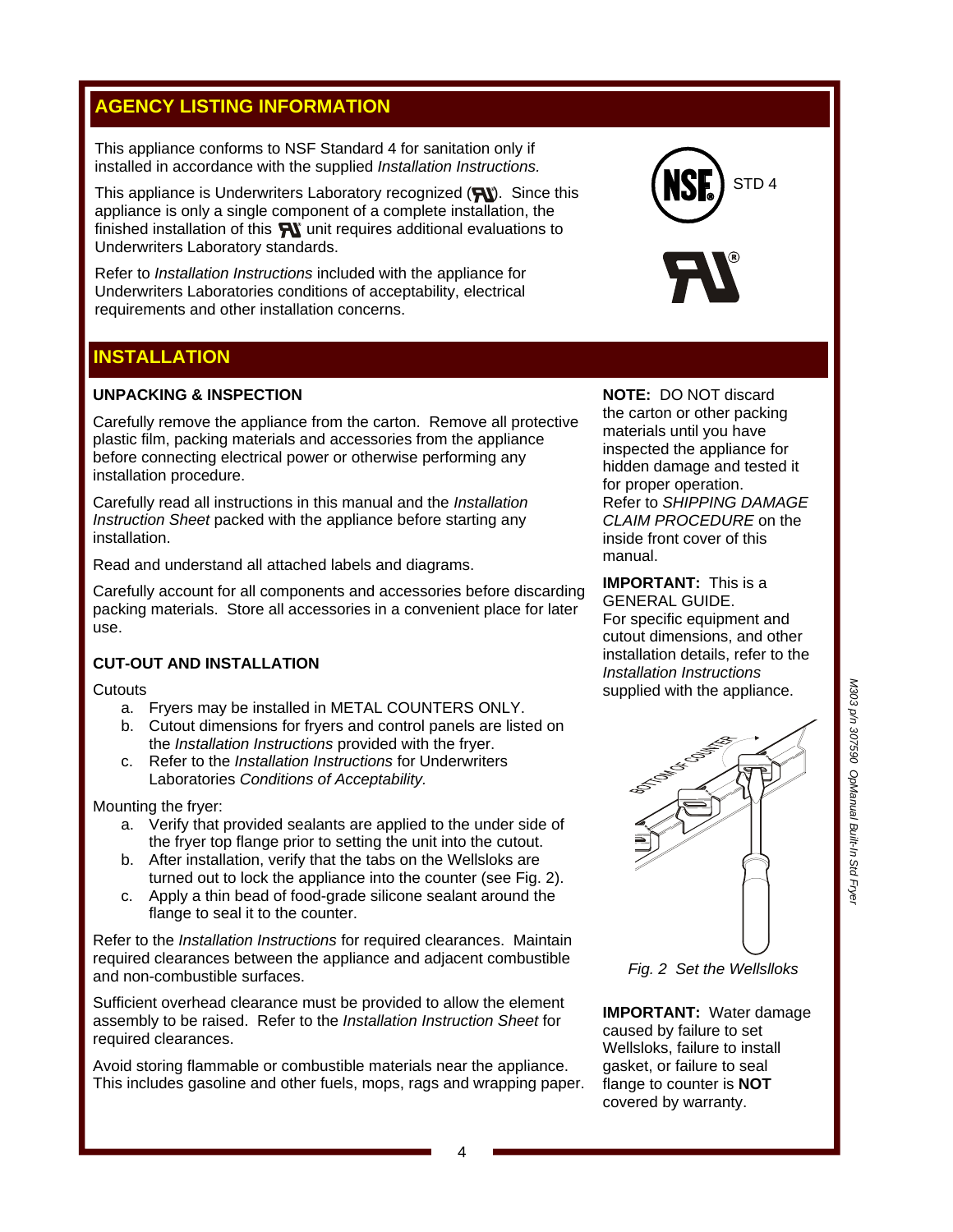# **INSTALLATION (continued)**



### **WARNING: ELECTRIC SHOCK HAZARD**

All servicing requiring access to non-insulated electrical components must be performed by a factory authorized technician.

DO NOT open any access panel which requires the use of tools. Failure to follow this warning can result in severe electrical shock.

#### **FRYER ELECTRICAL INSTALLATION**

Fryers must be connected directly to an appropriately sized electric circuit. Conduit and strain relief must be provided by the electrician. Refer to equipment nameplate for voltage and amperage requirements.

If an equipment shutdown interface is required by local fire code, the flame sensor terminal block may be accessed by removing the back panel. Replace the jumper of the terminal block with wiring to a normally closed contact of the building fire management system. DO NOT connect power to the flame sensor terminal block. Wiring and contacts must be capable of handling 30 amps.

F-676 and F-856 fryers are shipped from the factory wired for three phase. Conversion to single phase must be performed in the field by the electrician.



DO NOT connect or energize this appliance until all installation instructions are read and followed. Damage to the appliance will result if these instructions are not followed.



The ground lug of built-in fryers must be connected to a suitable building electric ground.

**IMPORTANT:** 

Damage due to being connected to the wrong voltage or phase is NOT covered by warranty.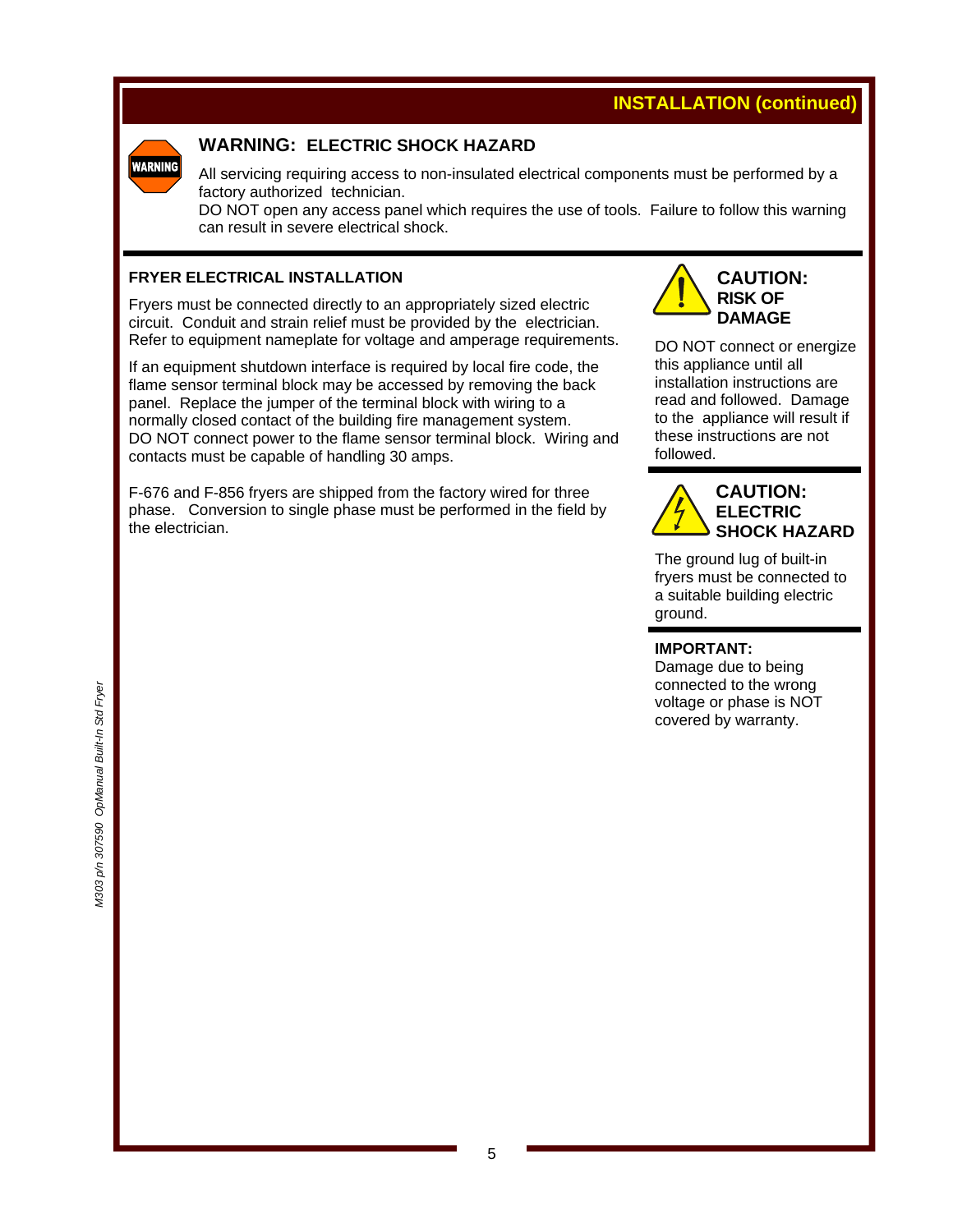# **OPERATION**



### **DANGER: BURN HAZARD**

Contact with hot oil will cause severe burns. Always wear protective clothing and heat resistant gloves when operating the fryer.



#### **NORMAL OPERATION**

1. a. Be sure the TEMPERATURE CONTROL KNOB is turned to *OFF.*

Exposed surfaces can be hot to the touch and may cause burns.



*Fig. 3 Temperature Control Knob* 



*Fig. 4 Oil Level Marking* 

**NOTE:** If the oil temperature exceeds 440ºF, the hi-limit safety will shut down the unit, and light the red T*ROUBLE*  light. To reset: Allow the oil to cool, then press the red button on the back of the element head until it "clicks" and stays in. If tripping persists, see Troubleshooting Suggestions, page 9.

- b. Lower the ELEMENT HEAD into the frypot by pushing back on the BASKET SUPPORT ROD, raising the ELEMENT HEAD
	- SUPPORT ROD, then carefully lowering the elements.
- 2. Fill the FRYPOT with commercial-grade liquid shortening to the MIN OIL line.

Capacity: 15 pounds (F-556), or 30 pounds (F-676 and F-856).

**IMPORTANT:** DO NOT overfill the frypot. Cold oil will expand as it heats. Adding too much oil will allow the frypot to overflow during operation.

 For best results, always use top grade commercial shortening made specially for frying. Maintain proper oil level in frypot during operation.

3. Turn the TEMPERATURE CONTROL KNOB to the desired temperature. Press POWER SWITCH (F-856 only) to ON. The HEAT INDICATOR will glow. When the oil reaches the desired temperature, the heat indicator will go out. The heat indicator will go off and on during operation as the thermostat cycles to maintain temperature.

 For best results: DO NOT set temperature control to a temperature setting higher than is required for the food product.

- 4. Load either or both baskets no more than 1/2 full with food product.
	- a. DO NOT overload fry baskets. For best results, load baskets uniformly to half full.
	- b. Using the basket handle, lower the baskets into the hot oil.
	- c. When food is cooked, lift the basket out of the oil by the handle. Hang the baskets on the BASKET SUPPORT ROD to drain.
- 5. When the heat indicator light cycles off, the fryer is ready to cook the next load.
- 6. Reduce temperature control to 225ºF during idle periods to save power and extend the life of the oil. The fryer will return to operating temperature in just a few minutes when needed.
- 7. Keep the fryer clean at all times. Rinse baskets frequently, and dry thoroughly, in order to prevent oil contamination.
- 8. Drain the frypot completely after use. Filter the oil daily, or more often during heavy use.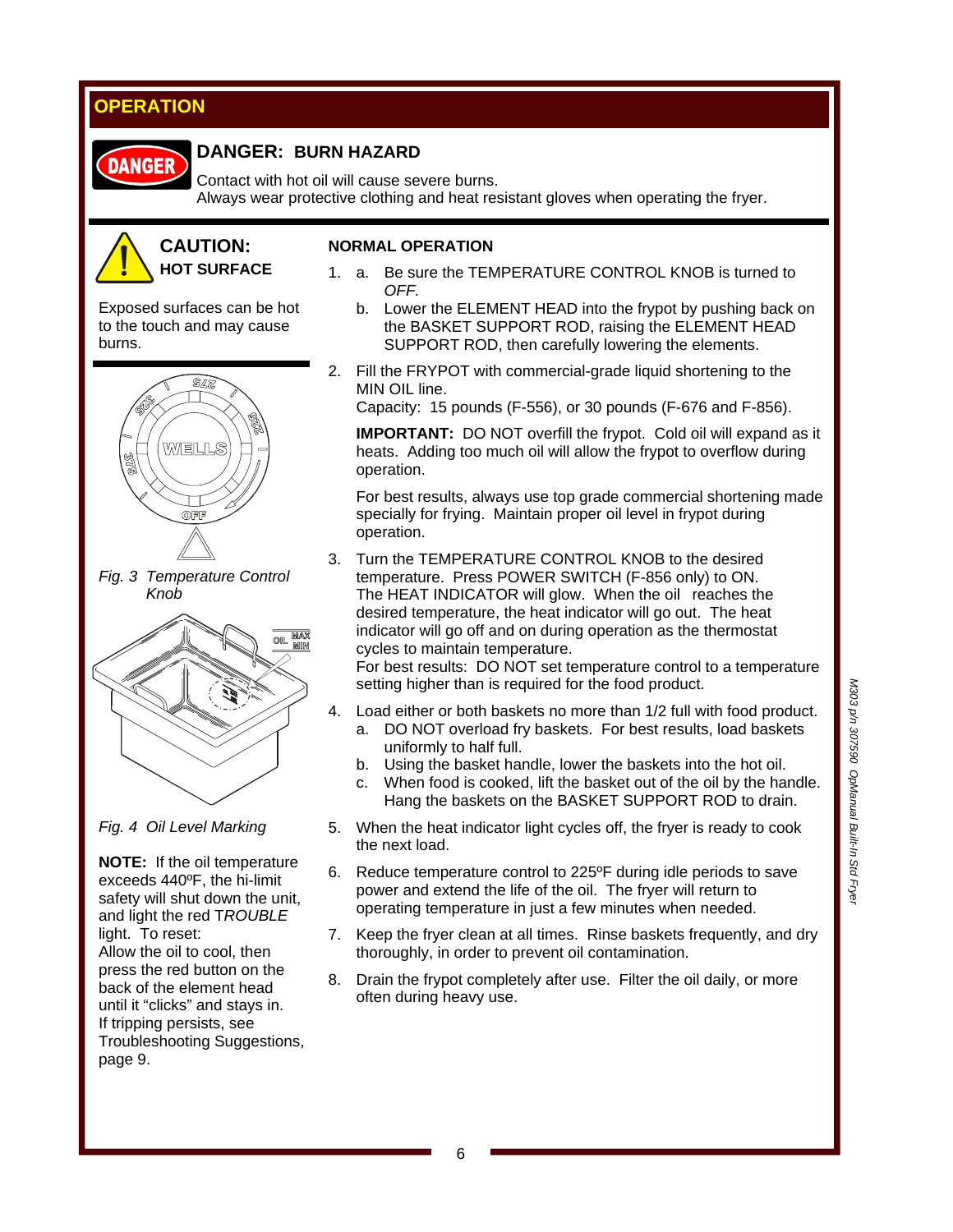# **CLEANING INSTRUCTIONS**



### **DANGER: BURN HAZARD**

Contact with hot oil will cause severe burns. Allow the fryer to cool before cleaning. Always wear protective clothing and heat resistant gloves when cleaning the fryer.

| <b>PREPARATION</b> | Turn temperature control to OFF<br>Allow fryer to cool completely before cleaning<br>Disconnect fryer from electric power before<br>cleaning |
|--------------------|----------------------------------------------------------------------------------------------------------------------------------------------|
| <b>FREQUENCY</b>   | Daily, or as needed                                                                                                                          |
| <b>TOOLS</b>       | Mild Detergent, Non-abrasive cleanser<br>Soft Cloth or Sponge, Plastic Scouring Pad<br>Container for disposal of used oil.                   |

### **CLEANING**

- 1. Press power switch OFF (F-856). Turn temperature control to OFF. Disconnect the fryer from electric power.
- 2. Remove fry baskets, then swing the element head up and out of the frypot. **NOTE:** The element support rod is spring-loaded. When the

 element head is raised, the support rod will automatically swing into position to keep the element head raised.

- 3. Allow the oil to cool to a safe temperature (120ºF or less). Carefully remove the frypot: wearing heat-resistant gloves, lift the frypot by the handles. Drain the oil into a suitable container.
- 4. Frypot and baskets may be washed in a dishwasher, or with warm water and mild detergent. Rinse thoroughly and dry completely.
- 5. Wipe/brush all crumbs, breading and cooking debris from elements. Pay particular attention to the area between the element and the thermobulbs. Be careful that the capillary tubes of the thermobulbs are not moved or damaged during cleaning.
- 6. Keep all exterior surfaces free from splashed grease by wiping with a clean cloth dampened with warm water and mild detergent. A non-abrasive detergent and plastic scouring pad may be used for stubborn deposits.

**IMPORTANT:** DO NOT use steel wool or abrasive cleansers as these will damage the surface finish.

**IMPORTANT:** DO NOT submerge fryer in water. DO NOT spill or pour water into controls, control panel or wiring. Damage to internal components will occur.

- 7. Be certain frypot is completely dry, then reinstall in fryer.
	- a. Be sure the TEMPERATURE CONTROL KNOB is turned to *OFF,* then reconnect to electric power.
	- b. Lower the ELEMENT HEAD into the frypot by pushing back on the ELEMENT LIFTING HANDLE, raising the SUPPORT ROD, then carefully lowering the elements.
	- c. Add new or filtered oil to the MIN OIL line in frypot

Procedure is complete.



Disconnect fryer from electric power before cleaning.



# **CAUTION**: **BURN HAZARD**

Allow fryer to cool completely before cleaning.



Do not submerge fryer in water.

**IMPORTANT:** DO NOT spill or pour water into controls, control panel or wiring.

**DO NOT** submerge fryer in water. Damage to internal components will occur. Damage to internal components from water damage is **not** covered by warranty.

**IMPORTANT:** DO NOT use steel wool or abrasive cleansers for cleaning the fryer cabinet or frypot.

To remove carbonization from frypot and element, see *PERIODIC CLEANING* on page 10.

#### IMPORTANT:

Nickel plated frypot must be dried completely in order to prevent rusting, and to eliminate water contamination of the cooking oil.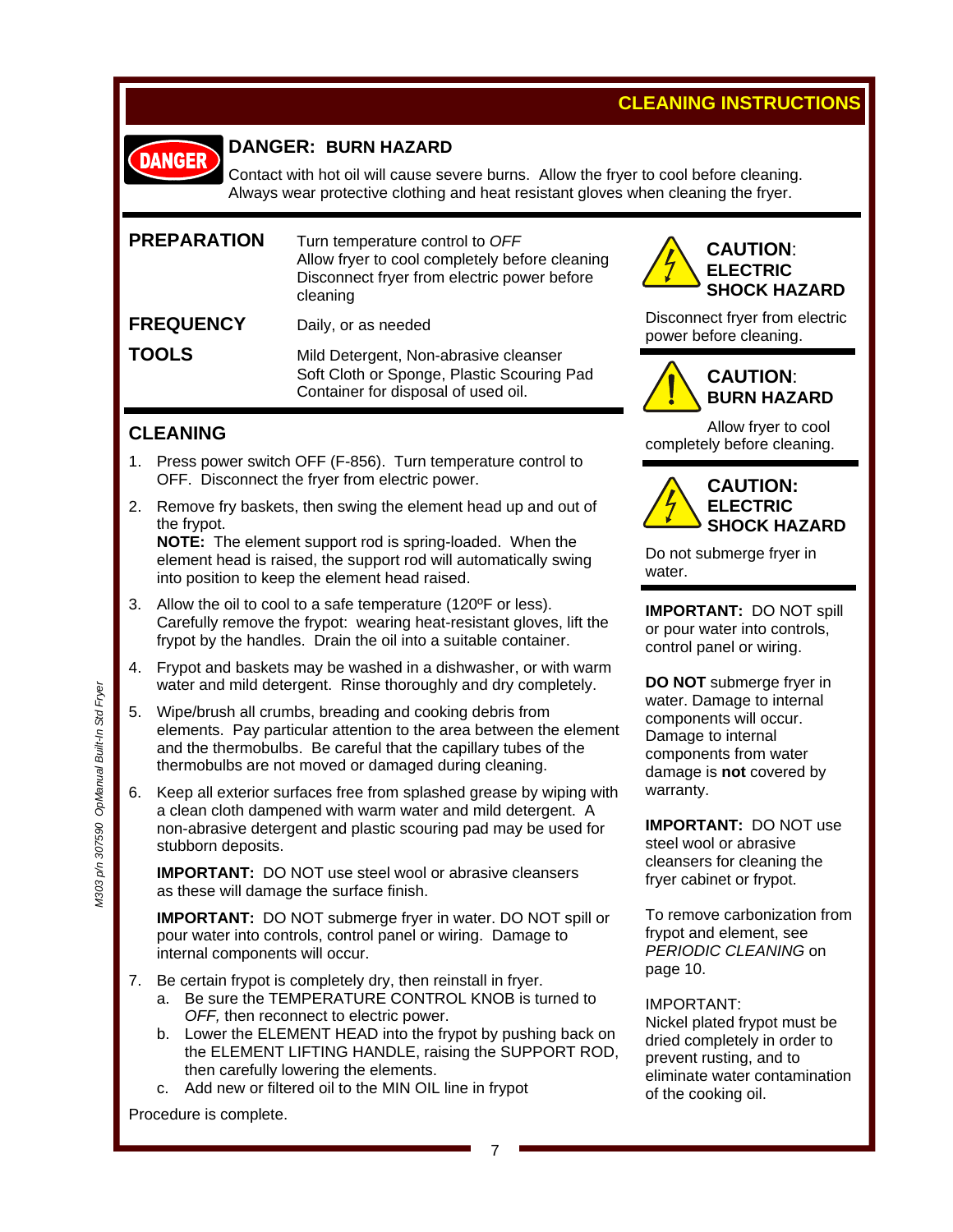# **DISPOSAL OF USED OIL**

# **DANGER**

### **DANGER: BURN HAZARD**

Contact with hot oil will cause severe burns. Allow the fryer to cool before cleaning. Always wear protective clothing and heat resistant gloves when handling hot oil.

| <b>PREPARATION</b> | Turn temperature control to OFF<br>Allow fryer to cool completely before draining |
|--------------------|-----------------------------------------------------------------------------------|
| <b>FREQUENCY</b>   | Daily, or as needed                                                               |
| <b>TOOLS</b>       | Container for disposal of used oil.                                               |

### **OIL DISPOSAL**

- 1. Press power switch OFF (F-856). Turn temperature control to OFF.
- 2. Allow the oil to cool to a safe temperature (120ºF or 50ºC).
- 3. Raise the element head and lift the frypot out of the fryer by the frypot handles.
- 4. Dispose of the used oil in an approved oil disposal receptacle, or filter the oil for reuse.
- 5. Wipe the frypot and reinstall in the fryer.

Procedure is complete.



Allow fryer to cool completely before draining.



Clean up oil spills immediately. Slipping in oil can cause injury.



Clean up oil spills immediately. Oil provides an environment for the growth of bacteria, which presents a health hazard.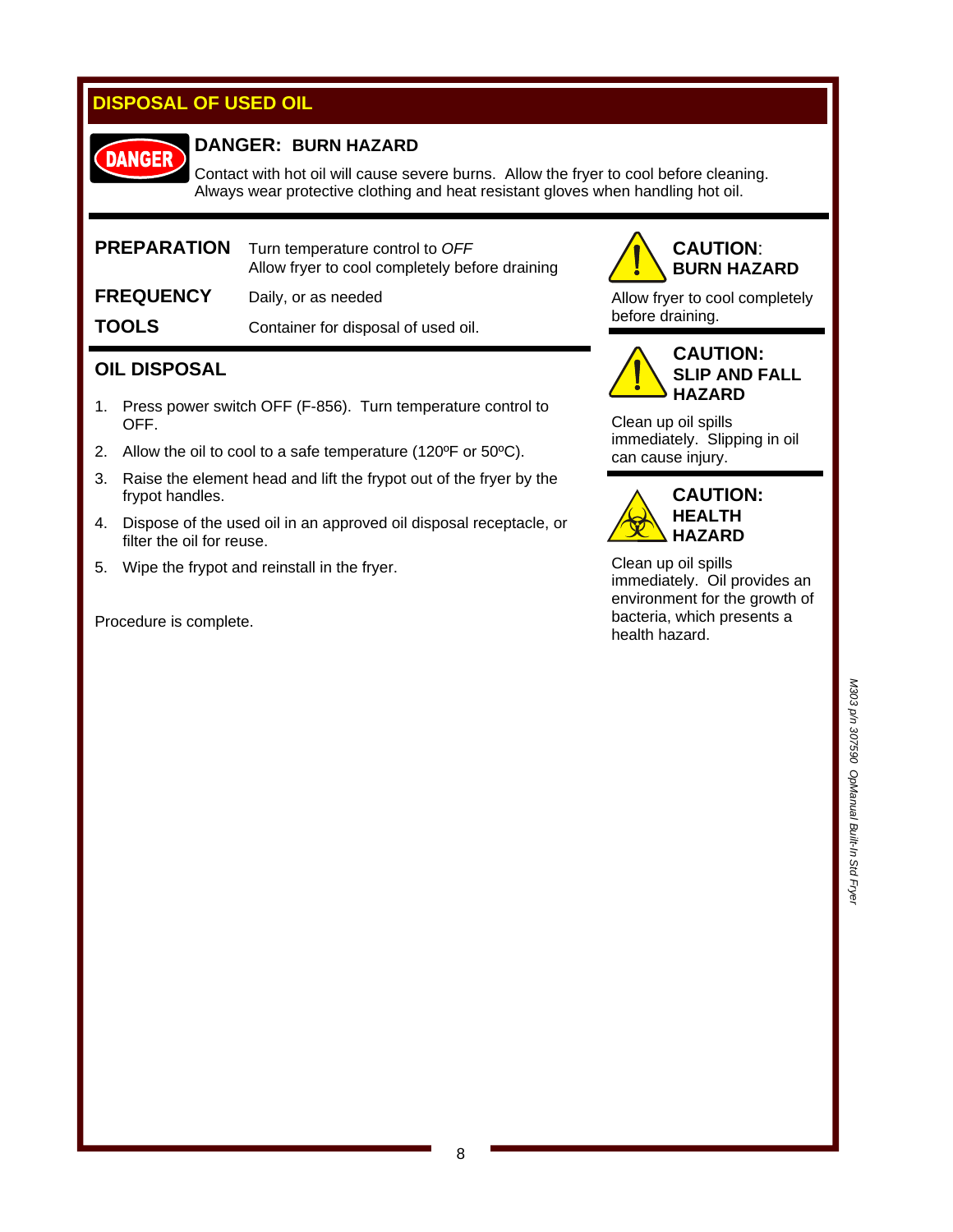|                                                                                           |                                                                                                  | TROUBLESHOOTING SUGGESTIONS                                   |  |  |
|-------------------------------------------------------------------------------------------|--------------------------------------------------------------------------------------------------|---------------------------------------------------------------|--|--|
| <b>DESCRIPTION</b>                                                                        | <b>POSSIBLE PROBLEM</b>                                                                          | <b>SUGGESTED REMEDY</b>                                       |  |  |
| Fryer will not heat                                                                       | Circuit breaker off or tripped                                                                   | Reset circuit breaker                                         |  |  |
|                                                                                           | Power switch not ON (F-856) and/or<br>temperature control knob not set to<br>desired temperature | Press power switch ON.<br>Set to desired temperature          |  |  |
|                                                                                           | Hi-limit safety tripped                                                                          | Clean element <sup>1</sup> , reset hi-limit                   |  |  |
|                                                                                           | Damaged internal component                                                                       | <b>Contact Wells Authorized Service</b><br>Agency for repairs |  |  |
| Fryer will not maintain<br>temperature                                                    | Temperature control thermostat<br>thermobulb contaminated with<br>cooking debris                 | Clean element $2$                                             |  |  |
|                                                                                           | Damaged internal component                                                                       | <b>Contact Wells Authorized Service</b><br>Agency for repairs |  |  |
| Fryer leaks oil<br>Damaged frypot                                                         |                                                                                                  | <b>Contact Wells Authorized Service</b><br>Agency for repairs |  |  |
| Element head will not<br>raise, will not stay in the<br>up position, or will not<br>lower | Frypot out of position, or has excess<br>cooking debris in bottom                                | Check frypot for position<br>Clean frypot                     |  |  |
|                                                                                           | Damaged hinge bracket or support<br>rod                                                          | <b>Contact Wells Authorized Service</b><br>Agency for repairs |  |  |

The hi-limit safety is designed to shut down the fryer if the oil temperature exceeds 440°F. A build-up of cooking debris between the heating element and the thermobulb of the hi-limit safety will cause the hi-limit to trip prematurely. Clean the element so that oil may circulate freely between the element and the thermobulb. Reset the safety by pressing the red button on the bask of the element head.

 A build-up of cooking debris between the heating element and the thermobulb temperature control thermostat will cause inconsistent temperatures. Clean the element so that oil may circulate freely between the element and the thermobulb.

1

2

### **TROUBLESHOOTING SUGGESTIONS**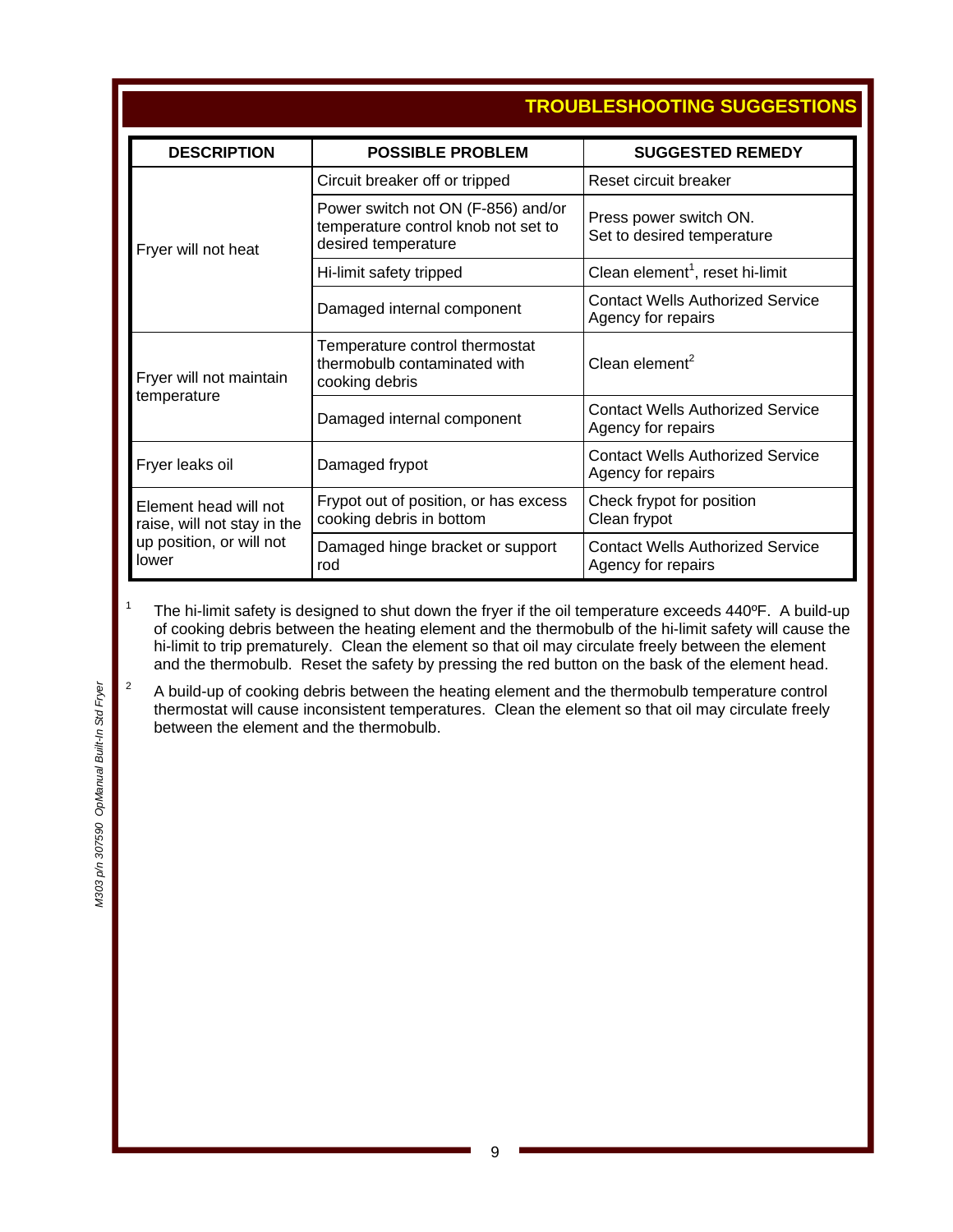# **MAINTENANCE**

Periodic cleaning is necessary to remove carbonization from the elements and frypot.

Frypot may be cleaned by the method described at right, or with a commercial frypot cleaner. Be sure to follow the manufacturer's directions.

Before cleaning, ALWAYS:

- Disconnect the fryer from electrical power and allow to cool.
- Drain the oil and wipe out the frypot.

#### **PERIODIC CLEANING**

Add 1/2 cup of granulated dishwasher detergent to frypot. Fill with water to the MAX OIL line.

Lower the element into the frypot and set the control knob to 225ºF

Boil the mixture for five minutes. Turn the control knob to OFF. Allow the mixture to set in the frypot overnight.

After the soak period, raise the elements and remove any remaining carbonization with a stiff bristle brush. Be careful that the capillary tubes of the thermobulbs are not moved or damaged during cleaning.

Drain the frypot and wash with warm water and mild detergent.

Reinstall the frypot in the fryer. Add 1 quart of vinegar, then fill to the MAX OIL line with cold water.

Lower the elements into the vinegar solution. Allow to set for 15 minutes.

Drain the frypot and rinse with clean water. Dry the frypot and elements thoroughly before returning the fryer to operation.

**IMPORTANT:** Nickel plated frypot must be dried completely in order to prevent rusting, and to eliminate water contamination of the cooking oil.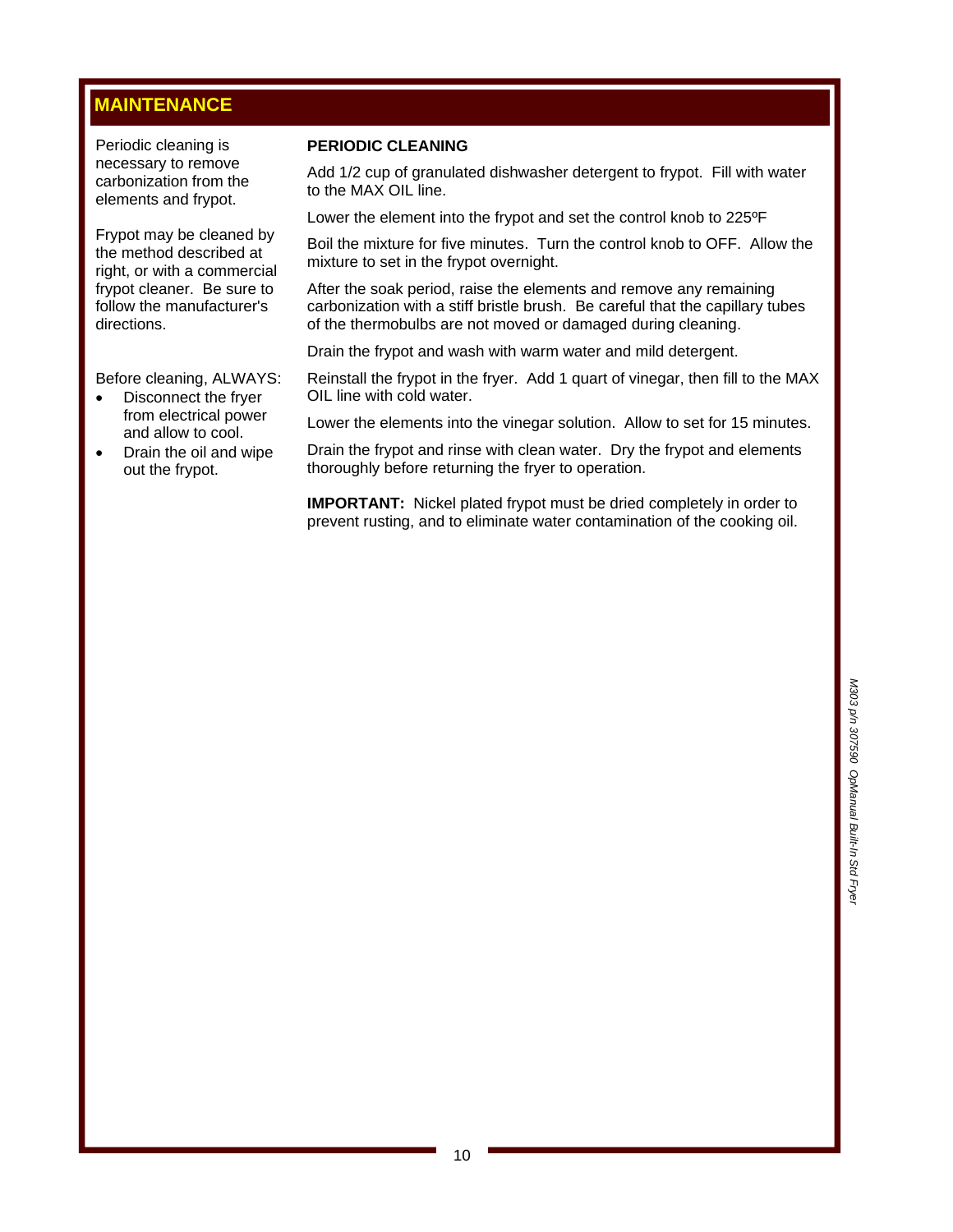# **PARTS & SERVICE**

### **DESCRIPTION PART NO.**

FRY BASKET, HALF-SIZE 20161 FRY BASKET, FULL SIZE FRYPOT 20169<br>CRUMB CRADLE 20690 **CRUMB CRADLE** COVER, FRYPOT 21010

#### **IMPORTANT: Use only factory authorized service parts.**

For factory authorized service, or to order factory authorized replacement parts, contact your Wells authorized service agency, or call:

**Wells Bloomfield, LLC** 

2 Erik Circle P. O. Box 280 Verdi, NV 89439

Service Parts Dept. phone: (775) 689-5707 fax: (775) 689-5976

Service Parts Department can supply you with the name and telephone number of the WELLS AUTHORIZED SERVICE AGENCY nearest you.

|                                                                                                                                                                                                                                |  |           | <b>CUSTOMER SERVICE DATA</b><br>please have this information available if calling for service |                 |  |
|--------------------------------------------------------------------------------------------------------------------------------------------------------------------------------------------------------------------------------|--|-----------|-----------------------------------------------------------------------------------------------|-----------------|--|
|                                                                                                                                                                                                                                |  |           |                                                                                               | <b>LOCATION</b> |  |
|                                                                                                                                                                                                                                |  |           |                                                                                               |                 |  |
| SERVICE COMPANY And the state of the state of the state of the state of the state of the state of the state of the state of the state of the state of the state of the state of the state of the state of the state of the sta |  |           |                                                                                               |                 |  |
|                                                                                                                                                                                                                                |  |           |                                                                                               |                 |  |
|                                                                                                                                                                                                                                |  |           |                                                                                               |                 |  |
| EQUIPMENT MODEL NO.<br>EQUIPMENT SERIAL NO.                                                                                                                                                                                    |  |           |                                                                                               |                 |  |
| VOLTAGE: $\Box$ 208 $\Box$ 240                                                                                                                                                                                                 |  | $\Box$ 10 | $\square$ 30                                                                                  |                 |  |
|                                                                                                                                                                                                                                |  |           |                                                                                               |                 |  |
|                                                                                                                                                                                                                                |  |           |                                                                                               |                 |  |
|                                                                                                                                                                                                                                |  |           |                                                                                               |                 |  |
|                                                                                                                                                                                                                                |  |           |                                                                                               |                 |  |